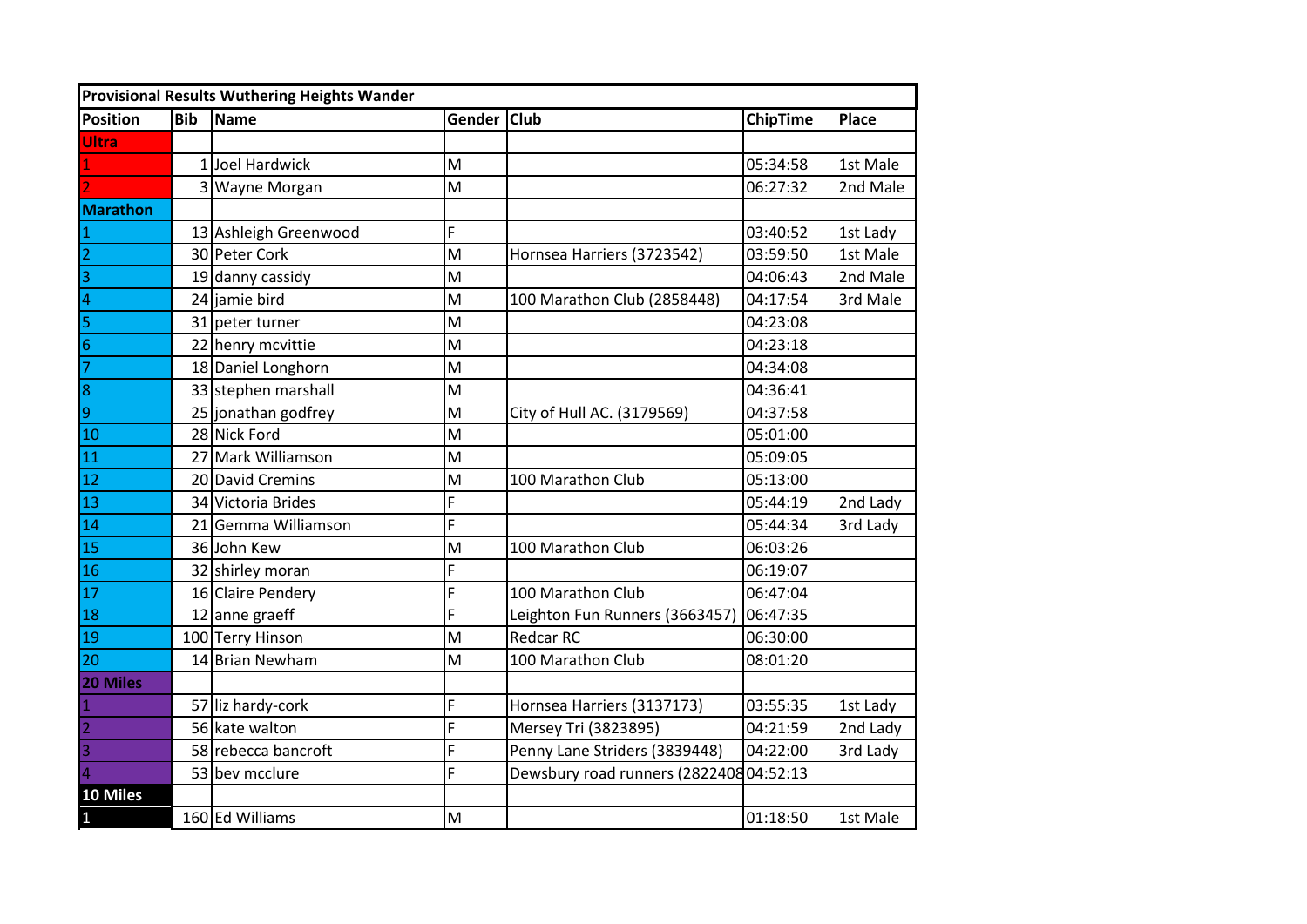| $\overline{2}$ | 163 Harry Smallwood        | M |                                             | 01:19:35 | 2nd Male |
|----------------|----------------------------|---|---------------------------------------------|----------|----------|
| $\overline{3}$ | 166 jason painter          | M | Beccles Triathlon Club (3797316) 01:20:40   |          | 3rd Male |
| $\overline{4}$ | 158 dean giles             | M |                                             | 01:25:44 |          |
| 5              | 182 Rachel McDonald        | F |                                             | 01:27:03 | 1st Lady |
| $\overline{6}$ | 200 Richard Hardwick       | M | (63825468)                                  | 01:31:19 |          |
| $\overline{7}$ | 198 Tim Blackburn          | M | Caistor Running Club (3819433)              | 01:32:26 |          |
| $\,8\,$        | 195 Stuart Jackson         | M |                                             | 01:33:10 |          |
| $\overline{9}$ | 152 Andrew Laidlow         | M |                                             | 01:35:31 |          |
| 10             | 164 Helen Williams         | F | Barton and District Athletics Club 01:39:05 |          | 2nd Lady |
| 11             | 156 calvin cullum          | M |                                             | 01:39:06 |          |
| 12             | 192 ste grimshaw           | M |                                             | 01:41:50 |          |
| 13             | 191 sarah beresford        | F |                                             | 01:42:00 | 3rd Lady |
| 14             | 187 russ tipper            | M |                                             | 01:43:59 |          |
| 15             | 170 Katherine Smythe       | F |                                             | 01:47:09 |          |
| 16             | 168 karen delgado          | F |                                             | 01:49:40 |          |
| 17             | 197 thomas norman          | M |                                             | 01:49:41 |          |
| 18             | 178 naomi sharratt         | F |                                             | 01:50:05 |          |
| 19             | 161 esther mahle           | F |                                             | 01:50:05 |          |
| 20             | 165 holly whitworth        | F |                                             | 01:50:07 |          |
| 21             | 196 tammy gaines           | F | Ackworth Road Runners (370447101:50:31      |          |          |
| 22             | 184 richard webster        | M | Lonely Goat Running Club (39497 01:52:45    |          |          |
| 23             | 189 Sarah Milnes           | F | Dewsbury Road Runners (38097701:54:18       |          |          |
| 24             | 202 Ady Gray               | M |                                             | 01:56:05 |          |
| 25             | 181 Rachel Clarke-williams | F | South leeds lakers (3671117)                | 01:56:06 |          |
| 26             | 193 Stephen Vieites        | M |                                             | 01:56:28 |          |
| 27             | 194 Stephen Harbach        | M |                                             | 01:58:06 |          |
| 28             | 185 richard cheeseman      | M |                                             | 02:00:19 |          |
| 29             | 186 richard thomas         | M |                                             | 02:00:37 |          |
| 30             | 177 Michelle Dickson       | F | Hyde Park Harriers ()                       | 02:01:35 |          |
| 31             | 183 Rebecca Blackburn      | F |                                             | 02:03:00 |          |
| 32             | 151 Alistair McAndrew      | M |                                             | 02:03:01 |          |
| 33             | 173 kelechi igboko         | M |                                             | 02:05:05 |          |
| 34             | 190 Sarah Ashworth         | F |                                             | 02:07:44 |          |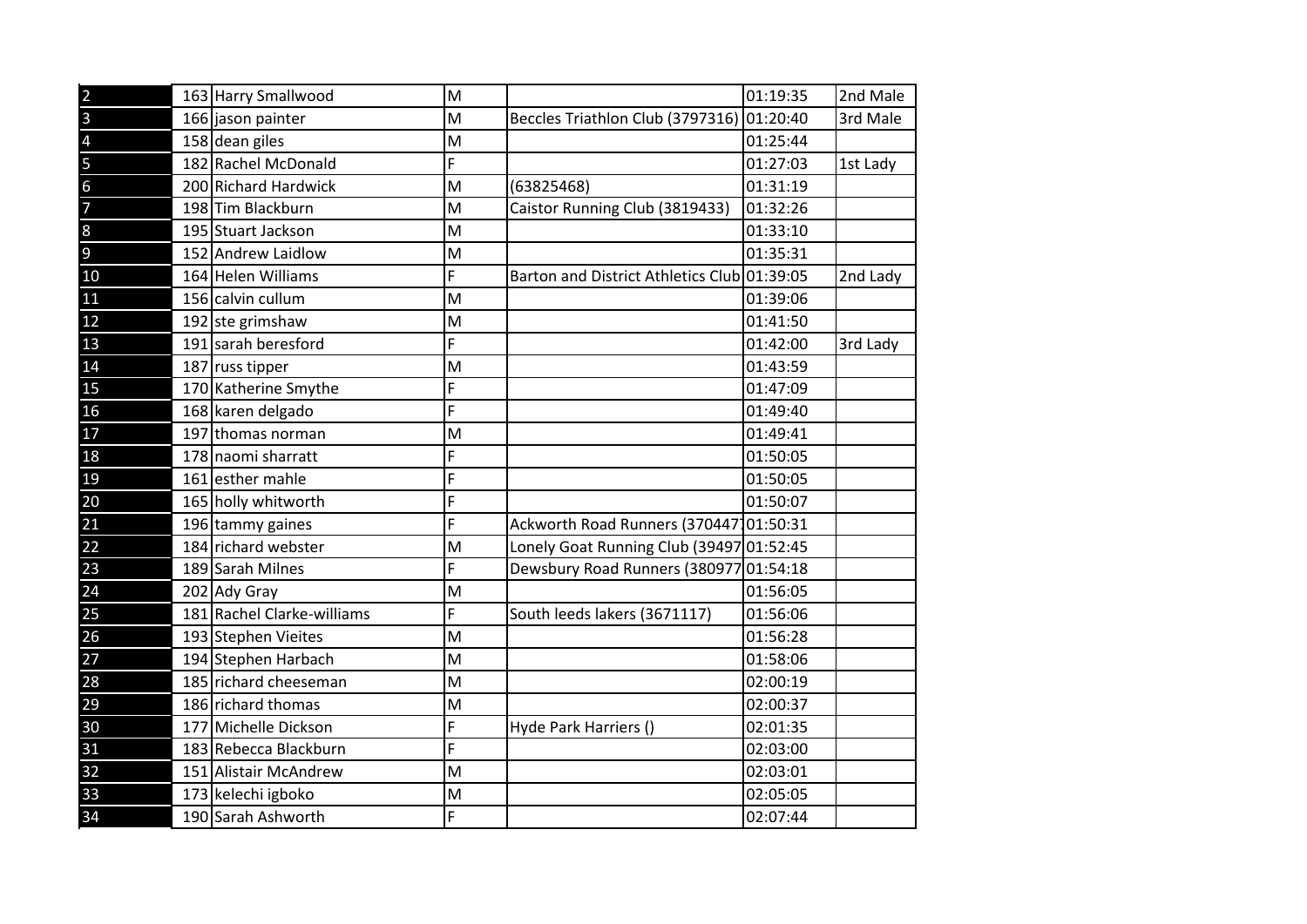| 35                      | 157 daniella sykes    | F                                                                                     |                                | 02:13:12 |          |
|-------------------------|-----------------------|---------------------------------------------------------------------------------------|--------------------------------|----------|----------|
| 36                      | 159 deborah swift     | F                                                                                     |                                | 02:13:27 |          |
| 37                      | 201 Katie Deighton    | F                                                                                     |                                | 02:13:33 |          |
| 38                      | 153 Anne Rae          | F                                                                                     | Caistor Running Club (3755863) | 02:20:09 |          |
| 39                      | 162 hannah wright     | F                                                                                     |                                | 02:34:17 |          |
| 40                      | 188 Sarah Ballantyne  | F                                                                                     |                                | 02:56:07 |          |
| 41                      | 154 Annie Chaplin     | F                                                                                     |                                | 02:56:14 |          |
| 15 Miles                |                       |                                                                                       |                                |          |          |
| $\mathbf{1}$            | 87 richard crombie    | M                                                                                     |                                | 02:22:08 | 1st Male |
| $\overline{2}$          | 74 Chris Worfolk      | M                                                                                     | Hyde Park Harriers (3793857)   | 02:30:39 | 2nd Male |
| $\vert$ 3               | 75 David Oxlade       | M                                                                                     |                                | 02:30:58 | 3rd Male |
| $\overline{4}$          | 81 Lucy Vamplew       | F                                                                                     |                                | 02:32:18 | 1st Lady |
| 5                       | 86 Richard Bowler     | M                                                                                     |                                | 02:37:05 |          |
| $6\overline{6}$         | 92 Wendy Cree         | F                                                                                     | Pocklington Runners (3832421)  | 02:37:15 | 2nd Lady |
| $\overline{7}$          | 77 hannah mason       | F                                                                                     |                                | 02:40:17 | 3rd Lady |
| $\overline{\infty}$     | 78 heidi stoll        | F                                                                                     |                                | 02:49:43 |          |
| $\overline{9}$          | 88 Rob Austin-Howarth | $\mathsf{M}% _{T}=\mathsf{M}_{T}\!\left( a,b\right) ,\ \mathsf{M}_{T}=\mathsf{M}_{T}$ | Sowerby Bridge Snails R.C. ()  | 02:54:36 |          |
| 10                      | 84 Nick Siddall       | M                                                                                     |                                | 02:56:22 |          |
| 11                      | 83 Matthew Potts      | M                                                                                     |                                | 02:57:55 |          |
| 12                      | 89 sarah pollicott    | F                                                                                     |                                | 03:03:06 |          |
| 13                      | 85 paul barlow        | M                                                                                     | Smalley road runners (3607277) | 03:03:08 |          |
| 14                      | 80 Katy Potts         | F                                                                                     |                                | 03:12:27 |          |
| 15                      | 79 Kate Siddall       | F                                                                                     |                                | 03:12:30 |          |
| 16                      | 76 gary oxley         | $\mathsf{M}% _{T}=\mathsf{M}_{T}\!\left( a,b\right) ,\ \mathsf{M}_{T}=\mathsf{M}_{T}$ |                                | 03:17:18 |          |
| $\overline{17}$         | 91 vanessa wragg      | F                                                                                     | Smalley Road Runners (3719770) | 03:26:41 |          |
| 18                      | 73 bev cossey-watson  | F                                                                                     | Smalley road runners (1234456) | 03:26:45 |          |
| 19                      | 52 ann gayne          | F                                                                                     |                                | 03:53:39 |          |
| <b>5 Miles</b>          |                       |                                                                                       |                                |          |          |
| $\overline{1}$          | 231 Faye Mullen       | F                                                                                     |                                | 00:39:47 | 1st Lady |
| $\overline{2}$          | 226 David Mullen      | M                                                                                     |                                | 00:41:27 | 1st Male |
| $\overline{\mathbf{3}}$ | 247 mike burton       | M                                                                                     |                                | 00:42:06 | 2nd Male |
| $\overline{4}$          | 243 laura bell        | F                                                                                     | Winston Runners (3832566)      | 00:43:28 | 2nd Lady |
| 5                       | 15 Carl Truscott      | M                                                                                     |                                | 00:47:09 | 3rd Male |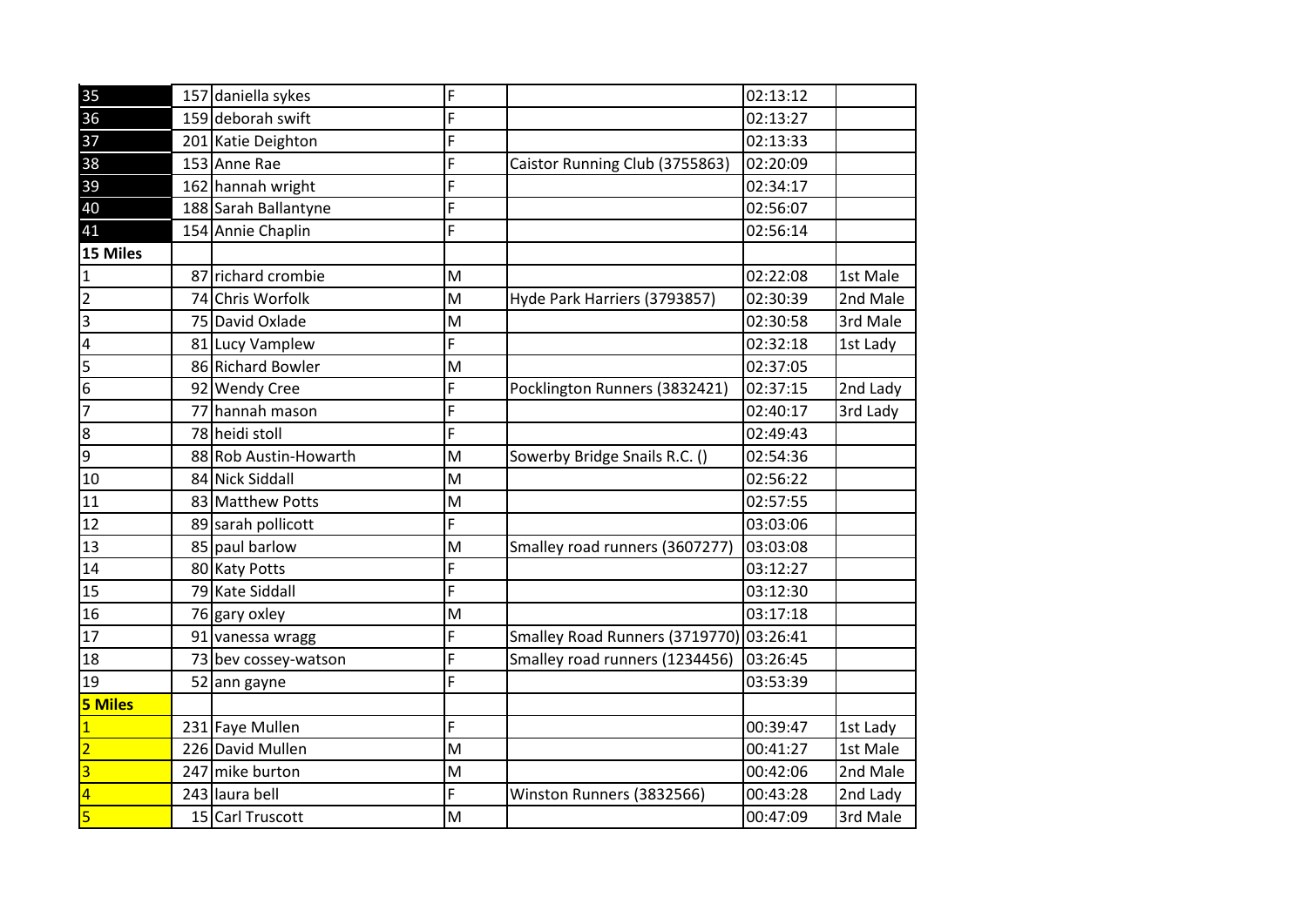| $6\overline{6}$         |          | 250 Phillip Whettlock     | M                                                                                     | Queensbury RC (2798488)                   | 00:47:26 |          |
|-------------------------|----------|---------------------------|---------------------------------------------------------------------------------------|-------------------------------------------|----------|----------|
| $\overline{7}$          |          | 244 Marc Deluce           | M                                                                                     | Lonely Goat RC (3865484)                  | 00:47:44 |          |
| $\overline{\mathbf{8}}$ |          | 259 simon plunkett        | M                                                                                     | Morley Running Club (2866348)             | 00:47:52 |          |
| $\overline{9}$          |          | 225 Claire Plunkett       | F                                                                                     | Morley Running Club (3866347)             | 00:49:24 | 3rd Lady |
| 10                      |          | 262 Stuart Sykes          | M                                                                                     | <b>Ackworth RR</b>                        | 00:52:16 |          |
| <b>11</b>               |          | 236 jennie stabis         | F                                                                                     |                                           | 00:52:33 |          |
| 12                      |          | 258 Simon Townend         | M                                                                                     |                                           | 00:52:39 |          |
| 13                      |          | 230 Emma Shipley          | F                                                                                     |                                           | 00:53:09 |          |
| 14                      |          | 242 Keith Jagger          | M                                                                                     | Denby Dale athletic club (383597 00:54:10 |          |          |
| 15                      |          | 261 yvonne mitchell       | F                                                                                     |                                           | 00:55:17 |          |
| 16                      |          | 254 ronvir bilkhu         | $\mathsf{M}% _{T}=\mathsf{M}_{T}\!\left( a,b\right) ,\ \mathsf{M}_{T}=\mathsf{M}_{T}$ |                                           | 00:55:34 |          |
| 17                      |          | 224 Clair Williamson      | F                                                                                     |                                           | 00:56:31 |          |
| $\overline{18}$         | 257 lang | read                      | F                                                                                     |                                           | 00:58:54 |          |
| 19                      |          | 232 freya ward            | F                                                                                     |                                           | 00:59:00 |          |
| $ 20\rangle$            |          | 234 gill smith            | F                                                                                     | Baildon Runners (3968404)                 | 01:01:51 |          |
| 21                      |          | 252 rob myers             | M                                                                                     | Baildon Runners (3125916)                 | 01:01:56 |          |
| 22                      |          | 20 David Cremins          | M                                                                                     |                                           | 01:02:02 |          |
| $\overline{23}$         |          | 222 cait hodgson          | F                                                                                     |                                           | 01:02:20 |          |
| 24                      |          | 175 Lesley Williams       | F                                                                                     |                                           | 01:03:04 |          |
| 25                      |          | 223 Charlotte Hardy       | F                                                                                     | <b>Driglington Dynamos</b>                | 01:04:23 |          |
| 26                      |          | 249 penny ward            | F                                                                                     |                                           | 01:04:38 |          |
| 27                      |          | 256 Sharon Doman          | F                                                                                     |                                           | 01:04:53 |          |
| 28                      |          | 228 Deborah Catlow Hanlon | F                                                                                     | Blackburn Road runners (393582101:06:17   |          |          |
| 29                      |          | 233 Gill Woon             | F                                                                                     |                                           | 01:06:18 |          |
| 30                      |          | 248 Penny Ding            | F                                                                                     |                                           | 01:07:23 |          |
| 31                      |          | 227 David Oakey           | M                                                                                     |                                           | 01:07:41 |          |
| 32                      |          | 238 Karol Whettlock       | F                                                                                     | Queensbury RC (3967035)                   | 01:08:26 |          |
| 33                      |          | 229 Debra Mullen          | ${\sf M}$                                                                             |                                           | 01:08:34 |          |
| 34                      |          | 237 judith rennison       | F                                                                                     | Lonely Goat RC (3975643)                  | 01:13:44 |          |
| 35                      |          | 253 rona cheeseman        | F                                                                                     |                                           | 01:15:15 |          |
| 36                      |          | 240 kate bryson           | F                                                                                     | Beccles triathlon club (3078320)          | 01:15:17 |          |
| 37                      |          | 235 Helen Goodwill        | F                                                                                     |                                           | 01:15:44 |          |
| 38                      |          | 241 katie halewood        | F                                                                                     |                                           | 01:17:14 |          |
|                         |          |                           |                                                                                       |                                           |          |          |